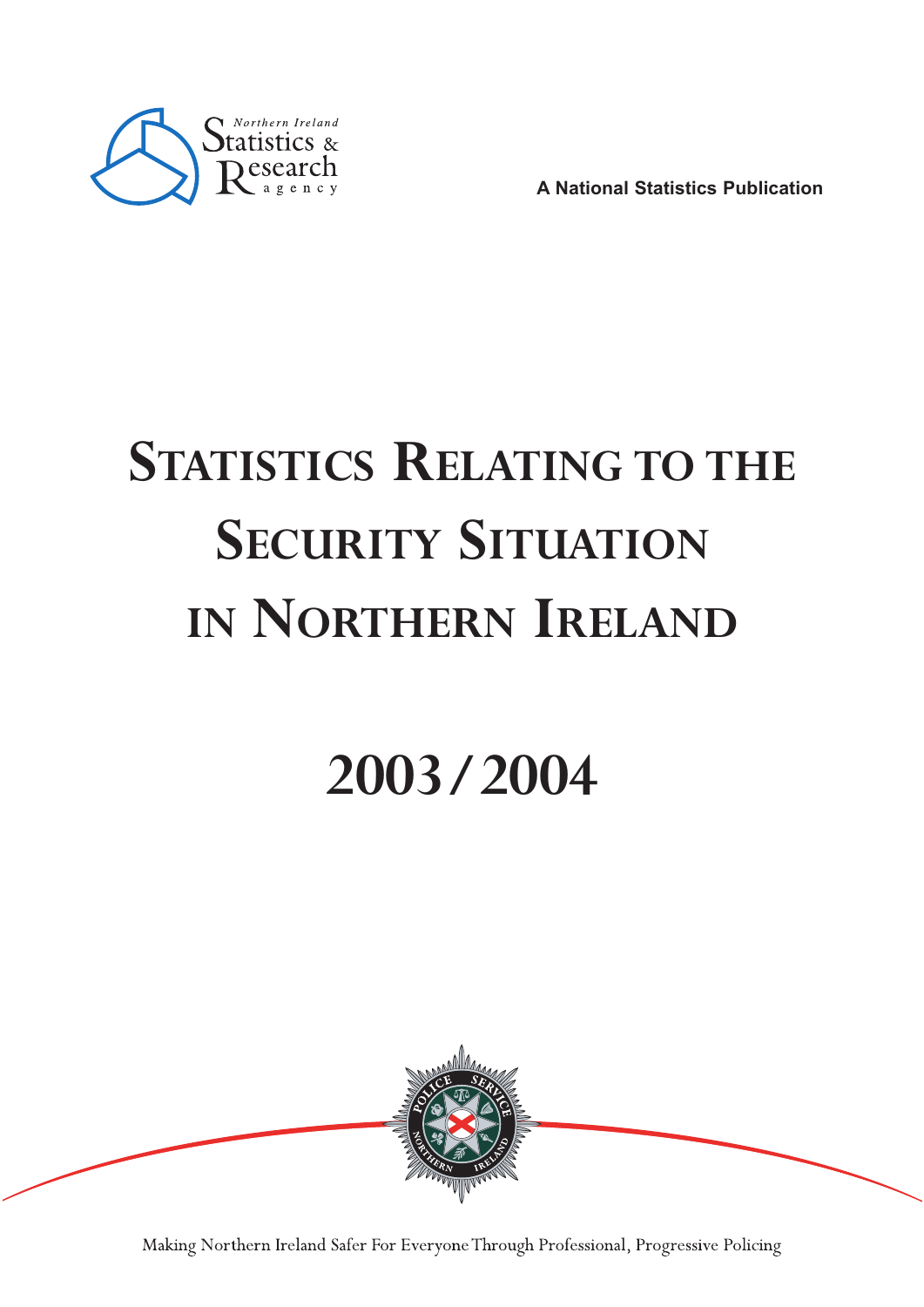#### **Contents**

| Summary                                                                            | $\overline{2}$ |
|------------------------------------------------------------------------------------|----------------|
| Deaths due to the Security Situation 1994/95 - 2003/04                             | 3              |
| Security-Related Incidents 1994/95 - 2003/04                                       | 4              |
| Casualties as a Result of Paramilitary-Style Attacks 1994/95 - 2003/04             | 5              |
| Firearms, Ammunition and Explosives Finds 1994/95 - 2003/04                        | 6              |
| Persons Charged with Terrorist and Serious Public Order Offences 1994/95 - 2003/04 | 6              |
| Parade Statistics 2003/04                                                          | 6              |

#### **A National Statistics Publication**

National Statistics are produced to high professional standards set out in the National Statistics Code of Practice. They undergo regular quality assurance reviews to ensure they meet customer needs. They are produced free from any political interference.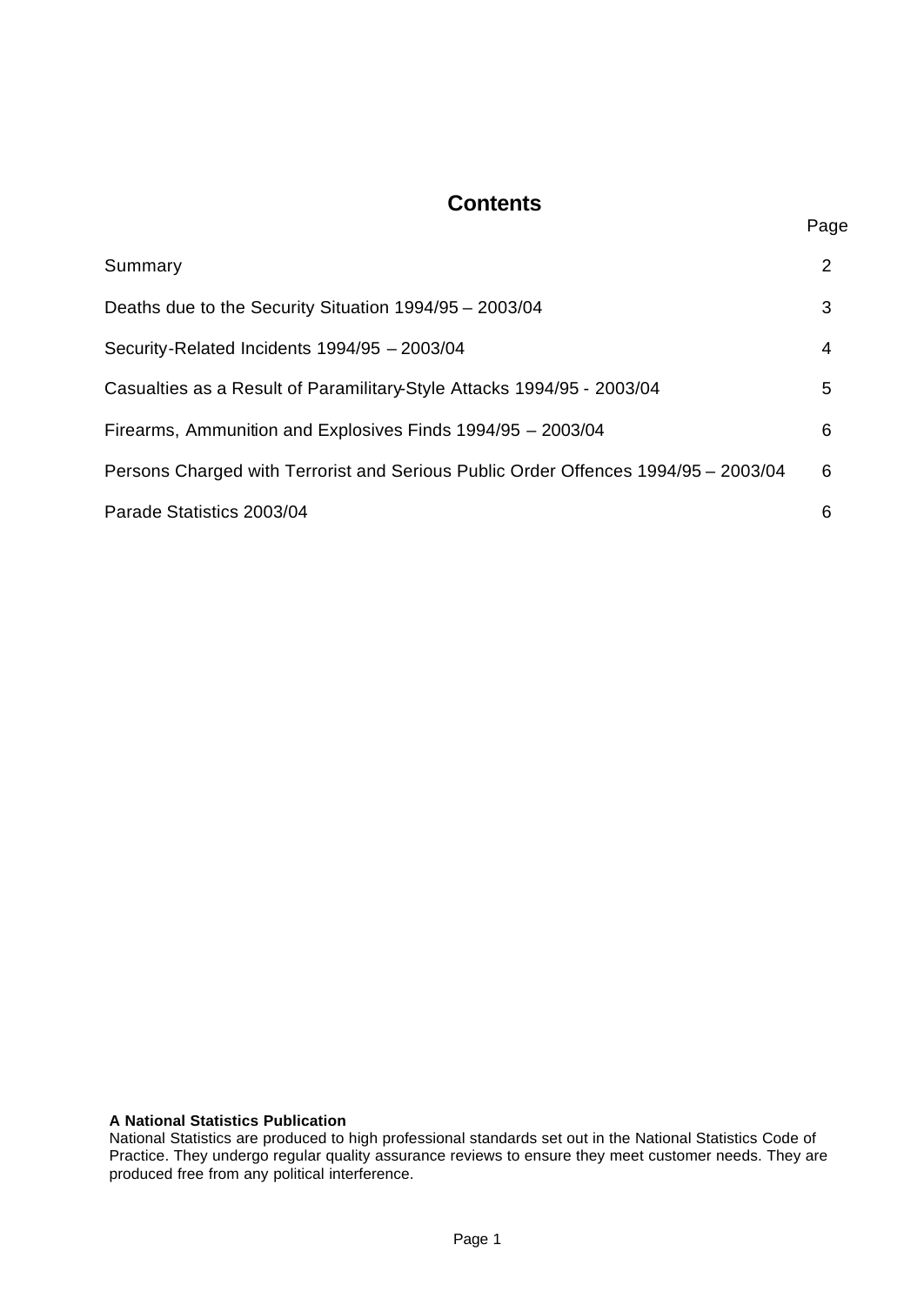### **Statistics Relating to the Security Situation in Northern Ireland 2003/04**

#### **Summary**

#### **Deaths due to the Security Situation**

• During 2003/04 there were seven security related deaths, eight fewer than in the previous year.

#### **Security-Related Incidents**

.

.

• The number of shooting incidents decreased by 40.5% from 348 in 2002/03 to 207 in 2003/04. There was also a 60.1% decrease in the number of bombing incidents over the same period (from 178 in 2002/03 to 71 in 2003/04).

#### **Firearms, Ammunition and Explosives Finds**

• There were 148 firearms and 19,017 rounds of ammunition found during 2003/04. In addition, 92.1kg of explosives were recovered during the year.

#### **Paramilitary-style Attacks**

- During 2003/04 there were 298 casualties as a result of paramilitary-style attacks (i.e. both shootings and assaults), eleven fewer than in the previous year.
- Paramilitary-style **shootings** accounted for 149 casualties, 102 (68.5%) of which were attributed to loyalists and 47 (31.5%) to republicans.
- Paramilitary-style **assaults** accounted for the remaining 149 victims with around two thirds of such casualties (67.8%) attributed to loyalists and around a third (32.2%) attributed to republicans.
- In comparison with the previous year, the number of casualties of paramilitary-style shootings decreased by 16 (from 165 in 2002/03 to 149 in 2003/04) whereas the number of casualties of paramilitary-style assaults increased by 5 (from 144 in 2002/03 to 149 in 2003/04).

#### **Persons Charged with Terrorist and Serious Public Order Offences**

• A total of 279 persons were charged with such offences during 2003/04 compared with 359 during 2002/03.

#### **Parade Statistics**

- In total, there were 2,978 parades during 2003/04. Loyalist parades accounted for 2,361 (79.3%) of these while nationalist parades accounted for 172 (5.8%).
- Twenty two parades (0.7%) were re-routed during the year and conditions were imposed on a further 103 (3.5%).
- There were 32 parades (1.1%) at which disorder occurred.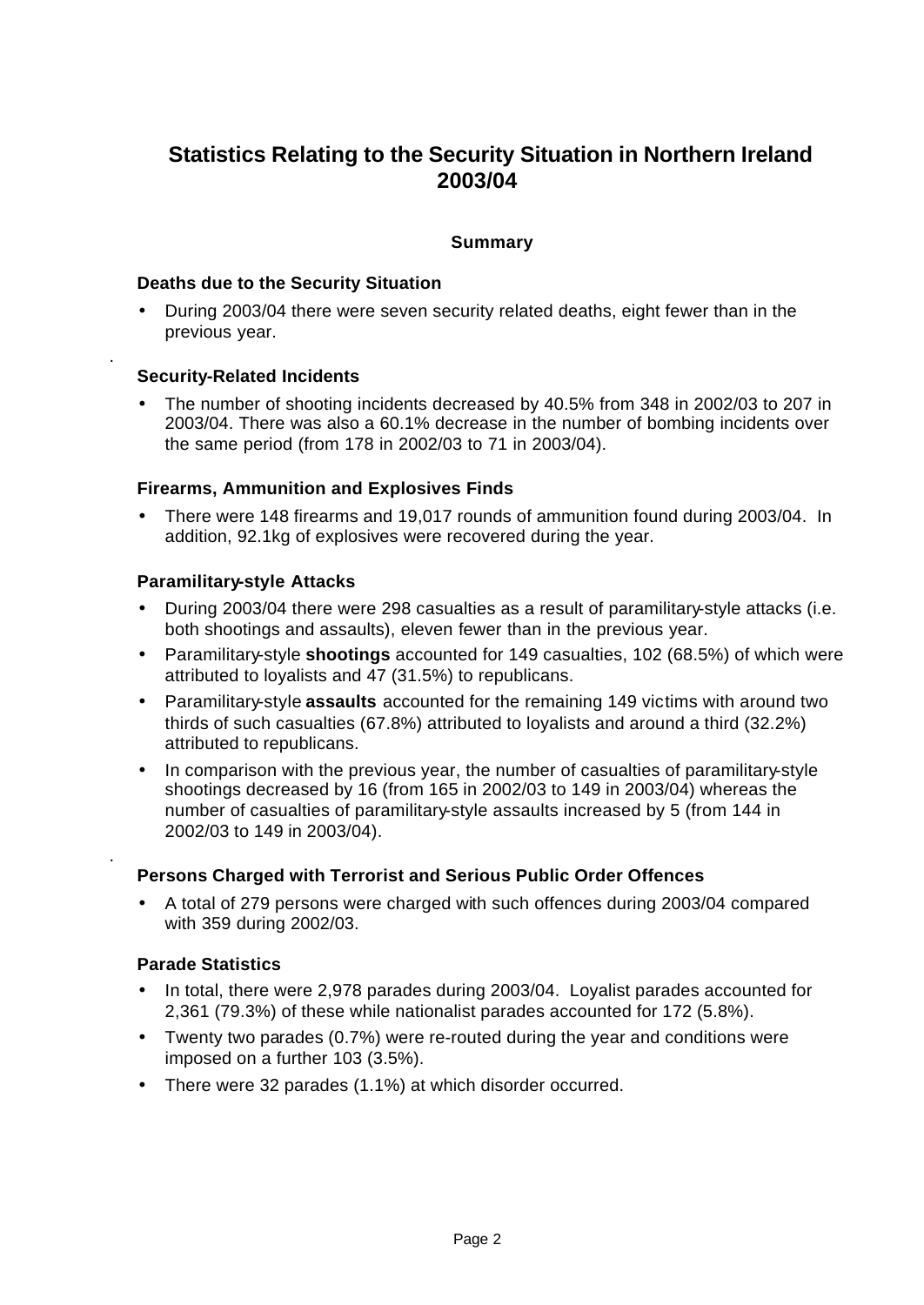

 **Chart 1: Deaths Due to the Security Situation 1994/95 – 2003/04**

|         | <b>Police</b> | <b>Police</b><br><b>Reserve</b> | Army                     | UDR/RIR <sup>1</sup>     | <b>Civilian</b> | <b>Totals</b> |
|---------|---------------|---------------------------------|--------------------------|--------------------------|-----------------|---------------|
| 1994/95 | 2             | $\overline{\phantom{0}}$        |                          | $\overline{2}$           | 49              | 54            |
| 1995/96 |               |                                 |                          |                          | 12              | 12            |
| 1996/97 |               |                                 | 2                        | $\overline{\phantom{0}}$ | 12              | 14            |
| 1997/98 | 3             |                                 | -                        |                          | 29              | 33            |
| 1998/99 |               |                                 |                          |                          | 42              | 44            |
| 1999/00 |               |                                 | $\blacksquare$           |                          |                 |               |
| 2000/01 |               |                                 | $\overline{\phantom{0}}$ |                          | 18              | 18            |
| 2001/02 |               |                                 |                          |                          | 17              | 17            |
| 2002/03 |               |                                 | $\overline{\phantom{a}}$ | -                        | 15              | 15            |
| 2003/04 |               |                                 | -                        |                          |                 |               |

 **Table 1: Deaths Due to the Security Situation 1994/95 – 2003/04**

<sup>1</sup> Figures include Royal Irish Regiment (Home Service Battalions).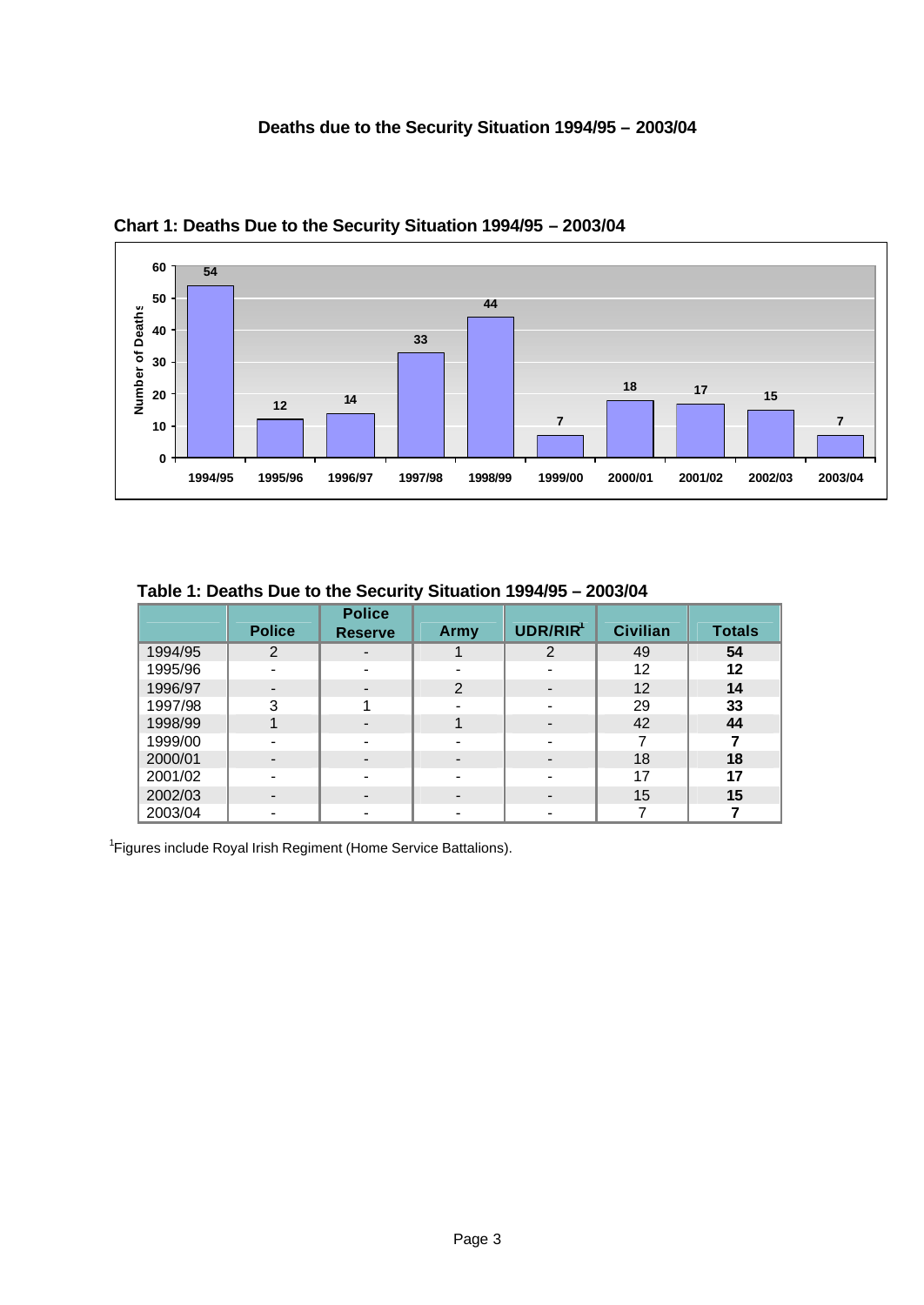#### **Security-Related Incidents 1994/95 – 2003/04**



**Increas** Used

 **Chart 2: Shooting and Bombing Incidents 1994/95 – 2003/04**

|         | <b>Shooting</b> |                          | <b>Bombings</b>     | <b>Incendiaries</b> |                |  |  |
|---------|-----------------|--------------------------|---------------------|---------------------|----------------|--|--|
|         | Incidents'      | <b>Incidents</b>         | <b>Devices Used</b> | <b>Incidents</b>    | <b>Devices</b> |  |  |
| 1994/95 | 272             | 132                      | 146                 | 20                  | 24             |  |  |
| 1995/96 | 65              | $\overline{\phantom{a}}$ | -                   |                     |                |  |  |

1996/97 | 140 | 50 | 65 | 7 | 7 1997/98 | 245 | 73 | 91 | 6 | 6 1998/99 | 187 | 123 | 229 | 20 | 20 1999/00 | 131 | 66 | 86 | 5 | 5 2000/01 331 177 206 9 22 2001/02 | 358 | 318 | 407 | 5 | 6 2002/03 | 348 | 178 | 226 | 8 | 8 2003/04 | 207 | 71 | 80 | 3 | 3

#### **Table 2: Security-Related Incidents 1994/95 – 2003/04**

1 The following types of shooting incidents are included:

- Shots fired by terrorists
- Shots fired by the security forces
- Paramilitary-style attacks involving shootings
- Shots heard (and later confirmed)
- Other violent incidents where shots are fired (eg armed robbery)

 $2$  An individual bombing incident may involve one or more explosive devices. Incidents recorded include explosions and defusings (devices used). Incidents involving hoax devices, petrol bombings or incendiaries are excluded.

 $3$  Incidents recorded include explosions and defusings (devices used).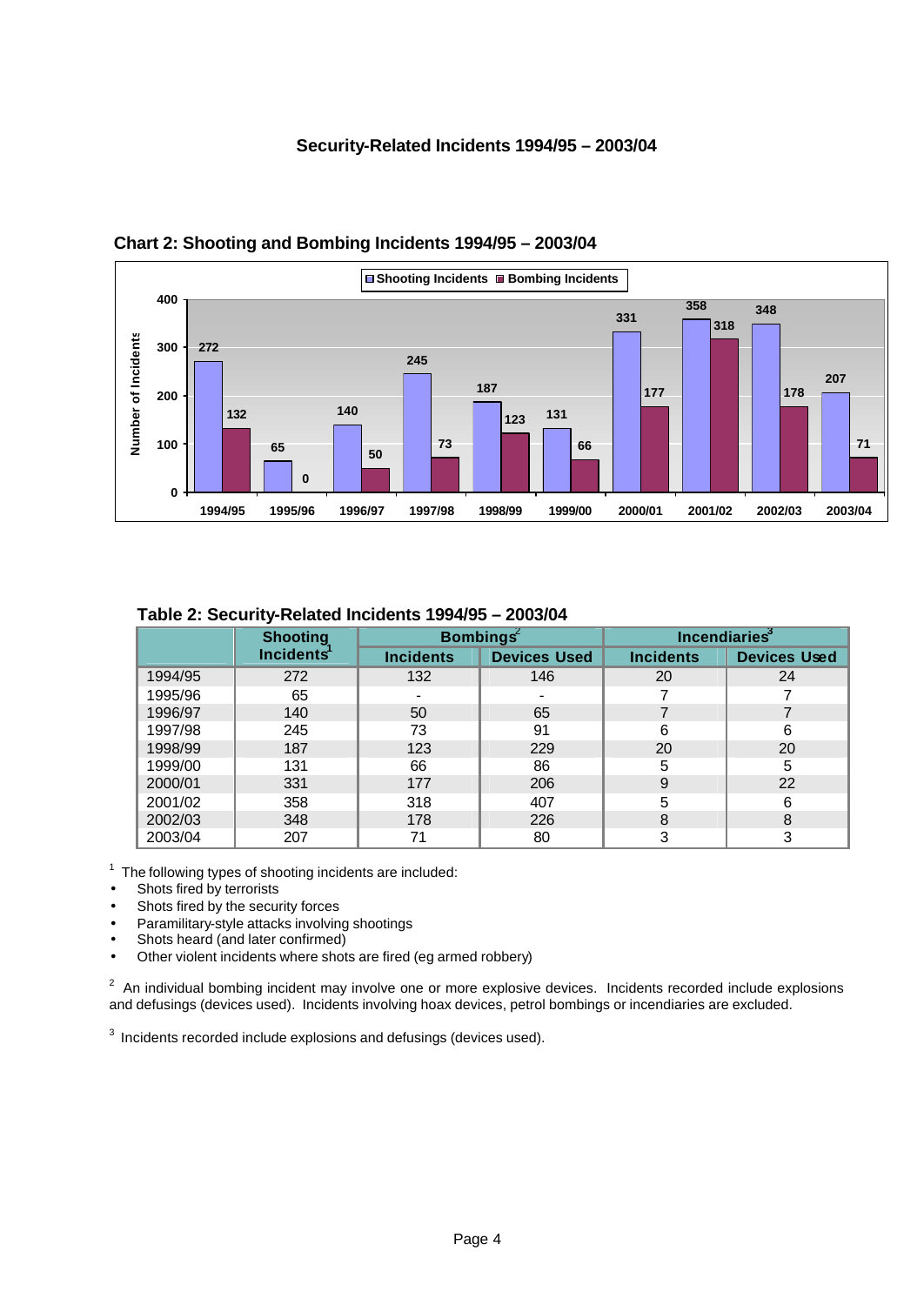#### **Casualties as a Result of Paramilitary-Style Attacks 1994/95 - 2003/04**



 **Chart 3: Casualties as a Result of Paramilitary-style Shootings 1994/95 – 2003/04**

 **Chart 4: Casualties as a Result of Paramilitary-style Assaults 1994/95 – 2003/04**



#### **Table 3: Casualties as a Result of Paramilitary-Style Attacks 1994/95 - 2003/04**

|         | <b>Shootings</b> |                                        |                                                 |              | $\textsf{Assaults}^1$                  | <b>Total</b>                             |                                                   |
|---------|------------------|----------------------------------------|-------------------------------------------------|--------------|----------------------------------------|------------------------------------------|---------------------------------------------------|
|         | <b>Total</b>     | By<br><b>Loyalist</b><br><b>Groups</b> | <b>By</b><br><b>Republican</b><br><b>Groups</b> | <b>Total</b> | By<br><b>Loyalist</b><br><b>Groups</b> | <b>By</b><br>Republican<br><b>Groups</b> | <b>Casualties</b><br>(Shootings)<br>and Assaults) |
| 1994/95 | 98               | 55                                     | 43                                              | 105          | 46                                     | 59                                       | 203                                               |
| 1995/96 | 6                | 6                                      | $- -$                                           | 246          | 90                                     | 156                                      | 252                                               |
| 1996/97 | 41               | 37                                     | $\overline{4}$                                  | 291          | 125                                    | 166                                      | 332                                               |
| 1997/98 | 73               | 33                                     | 40                                              | 125          | 70                                     | 55                                       | 198                                               |
| 1998/99 | 73               | 40                                     | 33                                              | 172          | 112                                    | 60                                       | 245                                               |
| 1999/00 | 75               | 53                                     | 22                                              | 103          | 70                                     | 33                                       | 178                                               |
| 2000/01 | 162              | 99                                     | 63                                              | 161          | 89                                     | 72                                       | 323                                               |
| 2001/02 | 190              | 124                                    | 66                                              | 112          | 76                                     | 36                                       | 302                                               |
| 2002/03 | 165              | 110                                    | 55                                              | 144          | 94                                     | 50                                       | 309                                               |
| 2003/04 | 149              | 102                                    | 47                                              | 149          | 101                                    | 48                                       | 298                                               |

<sup>1</sup> Beatings